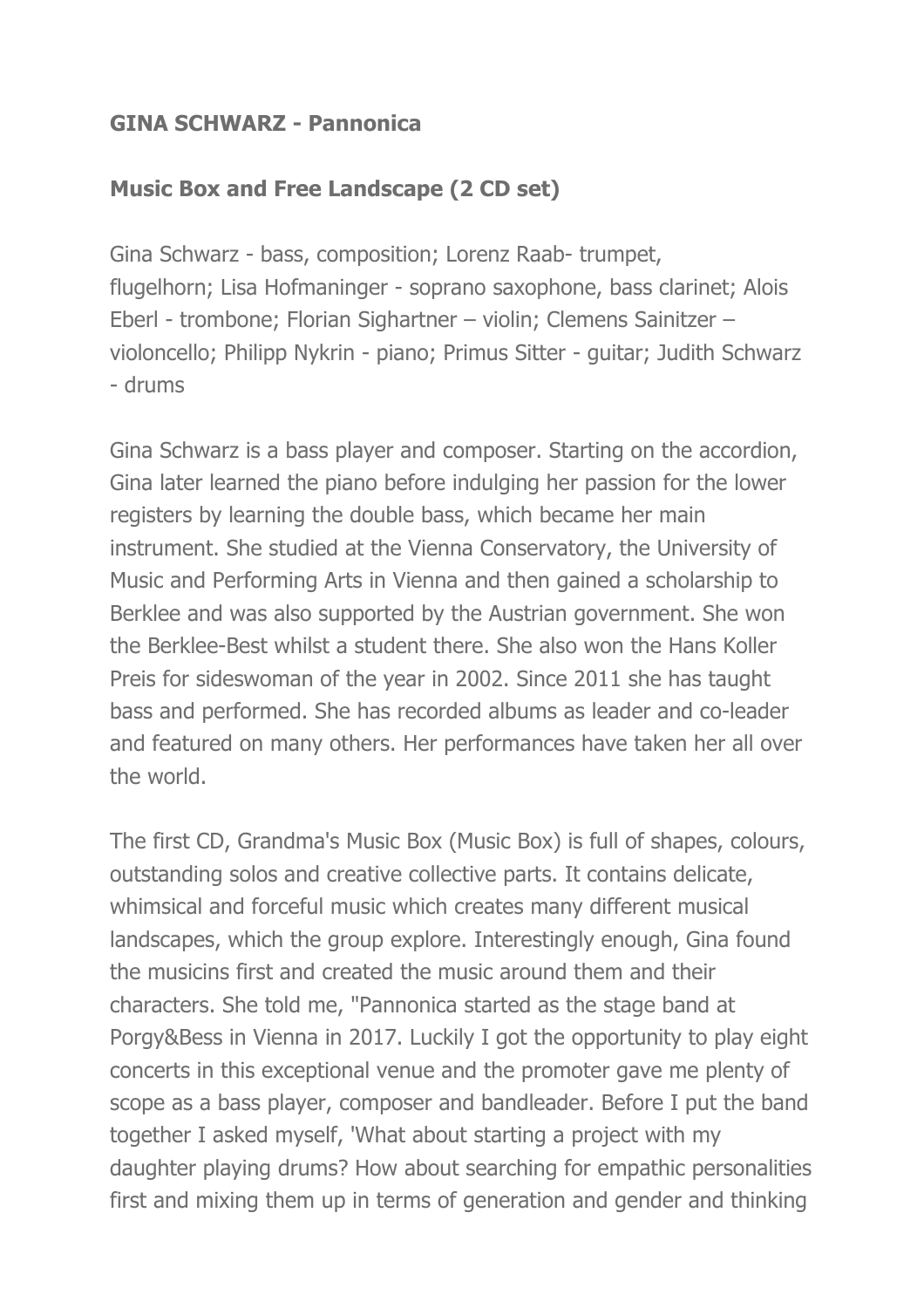about the instrumentation afterwards? Then I asked myself, 'What is a perfect name for such a project? A woman's name? A name of a woman with strong personality was my answer- Pannonica de Koenigswarter. Baroness Pannonica de Köenigswarter ( 1913 - 1988) She was a warrior, a patron, a muse, and an intimate friend of many musicians. For the Baroness, jazz was the embodiment of modernism, tolerance, and plurality - an urgent and most necessary antidote to racism, sexism and gender-bias. She was closely connected to Thelonious Monk and his family, and in return for her selfless support as benefactress he dedicated several compositions to her. This double CD set is an interesting and intriguing listen.

'Gm's Musicbox' opens the CD with delicate electronic noise, much of it sounding just like the little metal teeth on old fashioned music boxes. After an eclectic introduction, a rhythmic melody is build up and the piece develops and builds. The bass solo is gentle and backed by harmonics from the bass clarinet and violoncello. The final phrase is pacey, highly rhythmic and richly textured with a clockwork rhythm which works a treat. ' Toronto' begins like a city awakening; noises drifting in and out, different instruments introducing themselves until the brass and woods lead the way into a melodic afray, topped out by a beautiful violin solo over guitar, which is allowed to develop before the flugelhorn and trombone add their dissentions. The flugelhorn line is intricate and well delivered, linking into the repeated melody well.

'Dark Glasses' is darker, astmospheric, with a sleazy, brilliantly delivered trumpet part and some intricacies happening in the rest of the ensemble. The rhythm is relentless, engaging and quite mesmeric under the varied and well structured melodics and some cracking percussion. A stand out track, this has so much going on. ' Off the Record' is a solo track from Gina Schwarz and shows what you can do - or part of what you can do with a bow on a beautiful piece of wood.

'Flip Trip' is dynamic - a bit spyfilm-ish but decent enough, especially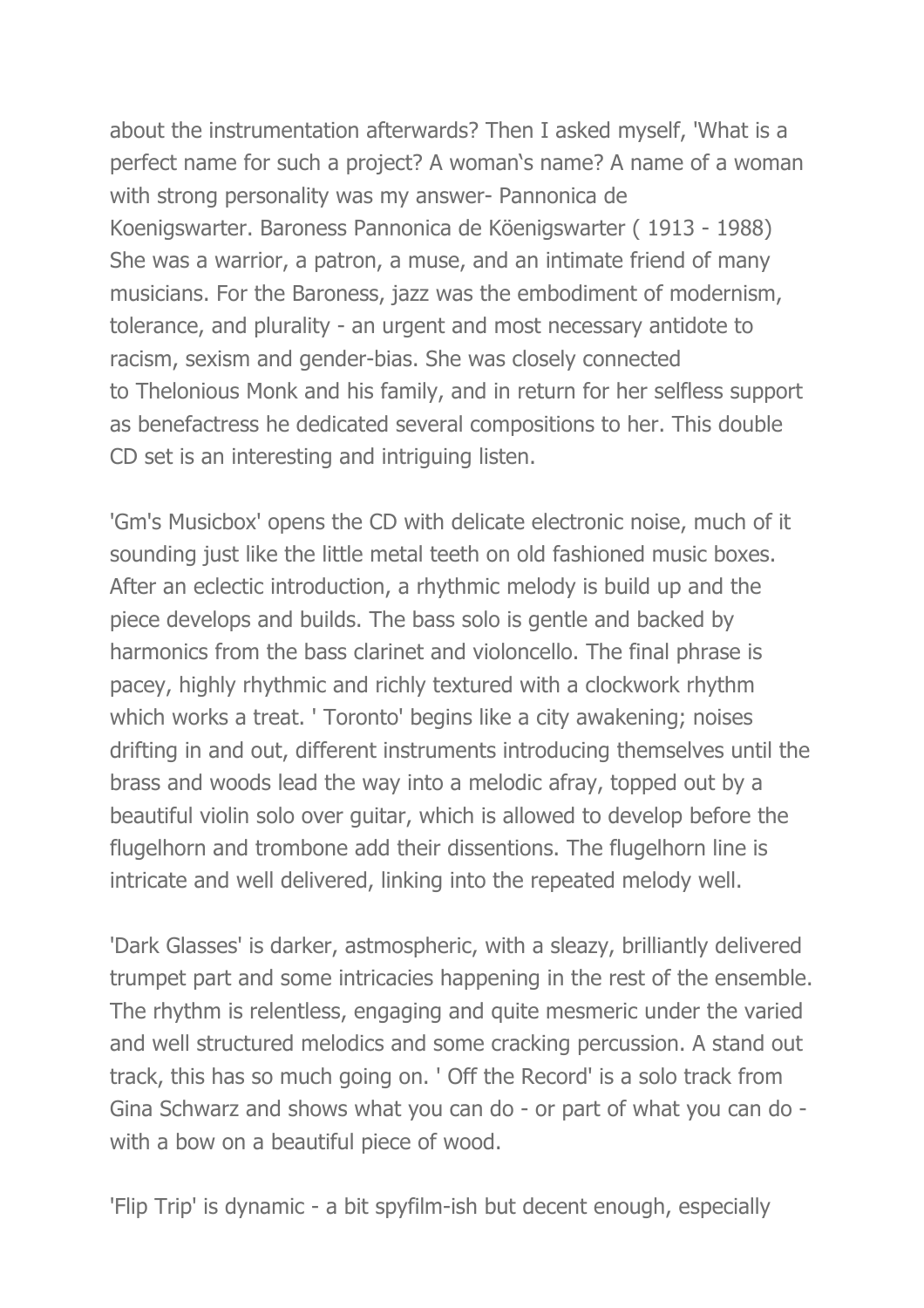when you get to the guitar solo from Primus Sitter and those glorious low notes from the trombone . 'Via Terra' is lovely from the start - with breathy, perfectly blown stut notes from the sax, improvised progressions from the strings and a build up which leads to a gloriously textured first third, all over a steadfast rhythmic chord rise from the piano - which changes position but not rhythm making a solid base for the rest of the ensemble. Clever. The track bilds interest, with each instrument, including the bass itself, chasing ever more intricate rhythms , with the piano regularly being used as a subtle but sure steadying hand.

'Windmills' is another solo bass track and this time the strings are plucked, showing a different side to the instrument, each string movement can be heard and percussive tones from the belly of the instrument underlie the sounds.

As if to emphasise the 'one-ity' of the solo track, 'Four Steps' has a fullness and intensity of rhythms. The drive in this track is tangible and the number of styles encompassed impressive, from folk-like echoes in the violin part to the bass solo which is all jazz, to the classic lean of the ensemble phrases. But don't expect the classical leanings to create a classical sound. Each instrument is doing a different classical thing and not all at the same time - until the final 2 bars that is when it is a pure classical finish.

'Lily of the Nile' is introduced by bass clarinet of Lisa Hofmaninger, setting up the tone for this deep, calming, mellifluous number and it just gets more interesting as the track weaves its way betwixt jazz, classical and the undefinable whilst 'Passing' is Gina on her bass in reflective mood.

'New Year's Eve' is again begun with bass clarinet, over a steady, walking rhythm before the other instruements pick add their melodies and songs. The layers are added with no loss of those already there so the track's textures build until the piano leads through a quieter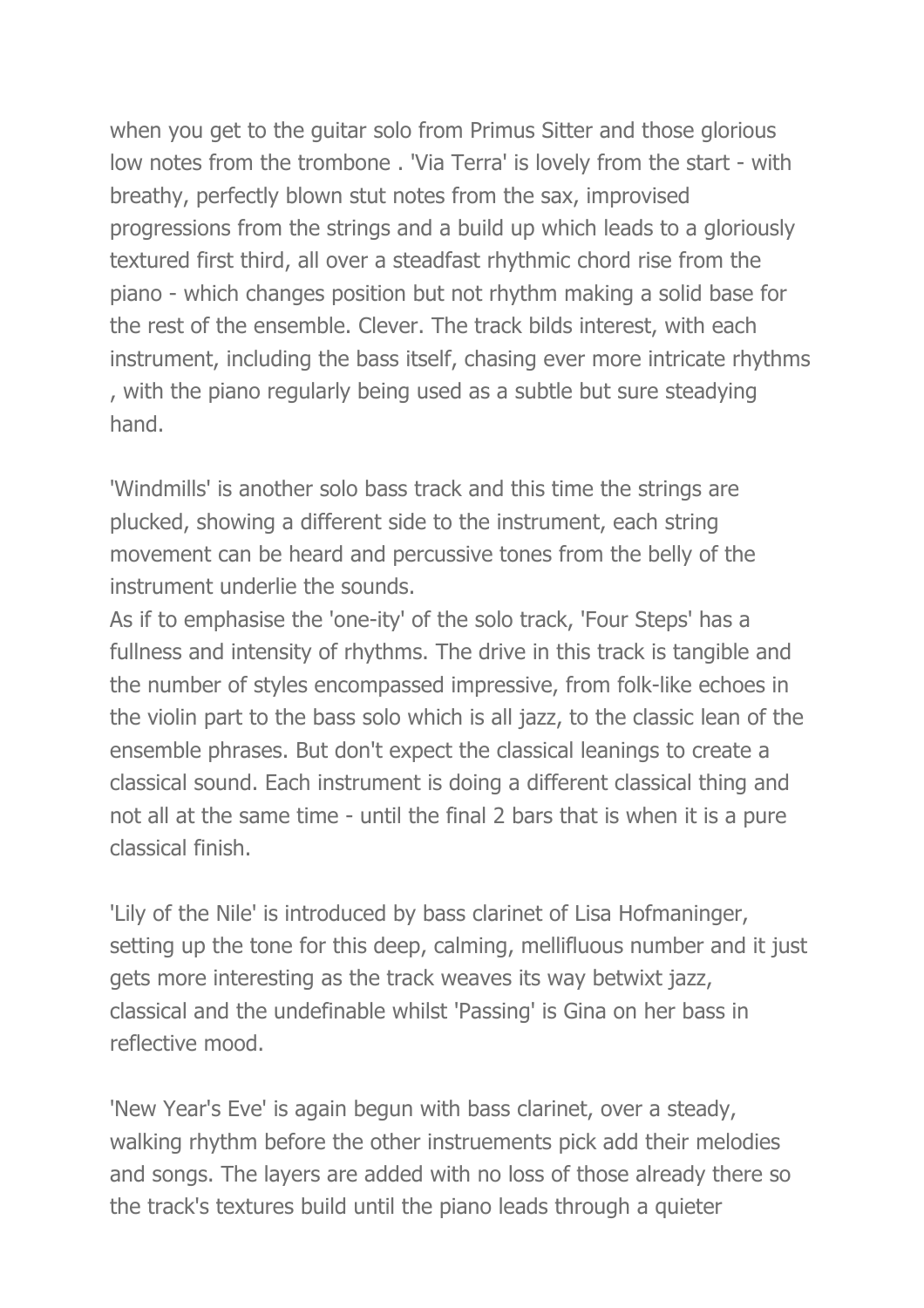landscape, just a few bars and then the violoncello adds a warping, sighing, emotive solo which breaks through enough over the rest of the ensemble to allows the essence of its message to be heard before the clarinet rises out of the background again, this time with a melodic message, which merges into the guitar solo , which is again quite beautiful. The track completes with everyone adding their touch and a sudden stop, the piano chords allowed to echo to the finish.

## CD2: FREE LANDSCAPE

The second CD in the set is different. Gina explained how it came about after they finished CD1 and had two days left in the studio. She says, "What do you do if you booked a studio for four days and you are finished after two? Well, I brought brand new compositions from the week before to the studio on day 3 and 4 - tunes with less structure and arrangements, but more openness and freedom for Pannonica. This concept of recording was exciting for everybody! At the end of the session each member of the band called out a title. For example 'Schneefall' (which means snowfall) and with hand signals we started the tune and finished it after one minute.

The CD opens with 'Free Landscape' which is well, free - if short. The tunefulness of the trumpet set against the noisy background is smileinducing at the start but this CD was always going to be very different from the first because it ws fomred as it was recorded and the track sets the tone nicely. On 'Free Landscape" the studio was turning into a laboratory, the music was exploding."

'Cut I: Bienenschwarm ' is short, sweet and undercooked as it finshes just as it gets going whilst 'Chai Waltz' is gloriously in opposition as it sets up rollicking rhythms, drives, pushes and there is a one-ness of the entire ensemble in this track which makes a great contrast to that which went before - yet the improvisation is still prevalent.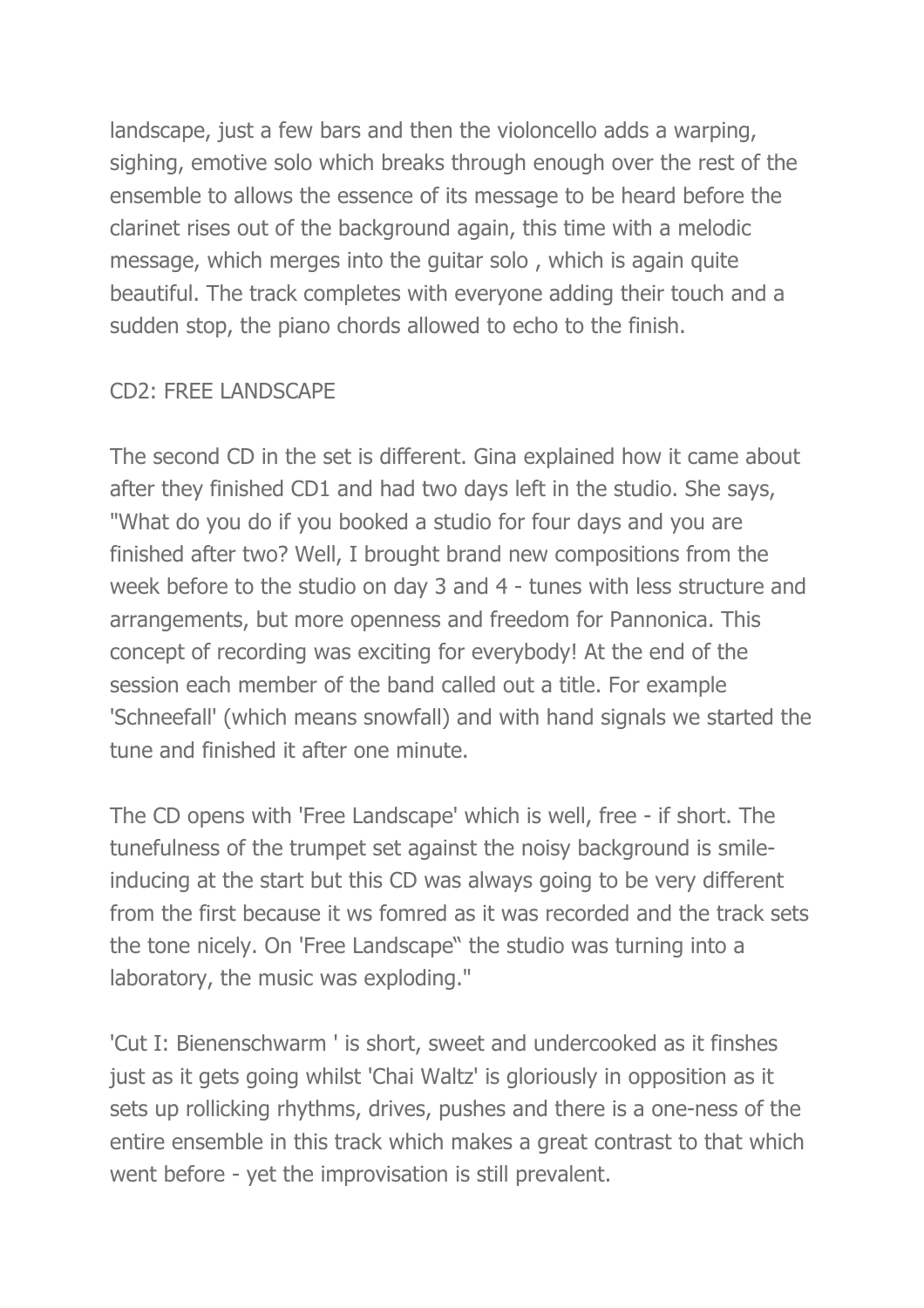'Cut II Quadratlichter' is introduced by piano over intricate and deft percussion, into which the sax and trumpet drop, before everyone wades in, adding their voice, working up the patterns. 'Road Trip A22' is another heavier, more direct and driven track with sections in which each person leads but the best one, for this listener is the piano-led madness which comes just after the two thirds mark. ' Cut III Zirkel' revolves around 5 notes largely - given by the sax and improvised by the others - short, sharp and not that sweet if I am honest. but 'Cut IV: Schneefall' makes up for this with its beautifiully improvised delicious explorations.

'Baharat' is a piece with many influences - it sounds at times Arabic, at times sleazeball movie and at others jazz club but the trumpet at the start is compelling and smart with emotive delivery from Lorenz Raab. The bass emerges and the percussive rhythm changes, strong on atmosphere, and sassy in the patterns. It changes again, now brassy over piano. This track is well thought out, diverse and the final third is quite extraordinary. Exquisite.

'Abibliophobia' begins with a bass solo and then the rhythm is built, layer upon layer added by the ensemble, all the while keeping a tracking 2/4 rhythm gong which at one point offsets against the percussion before returning . The interactions beween the instruments on this track are profound and the structure of the arrangement very solid. The outre is gloriously bonkers.

'Cut V Quantenmechanik' and 'Cut VI Drei Tage bei Oma' are two improvised tracks with different instruments and very different sounds. The second one has almost a standard in there.

'Free Landscape Reprise' closes the album with gorgeous, melodic bass clarinet setting a tone of loveliness which the others pickup and convey to the listener - a gentle, free and quite beautiful way to finsh the album.